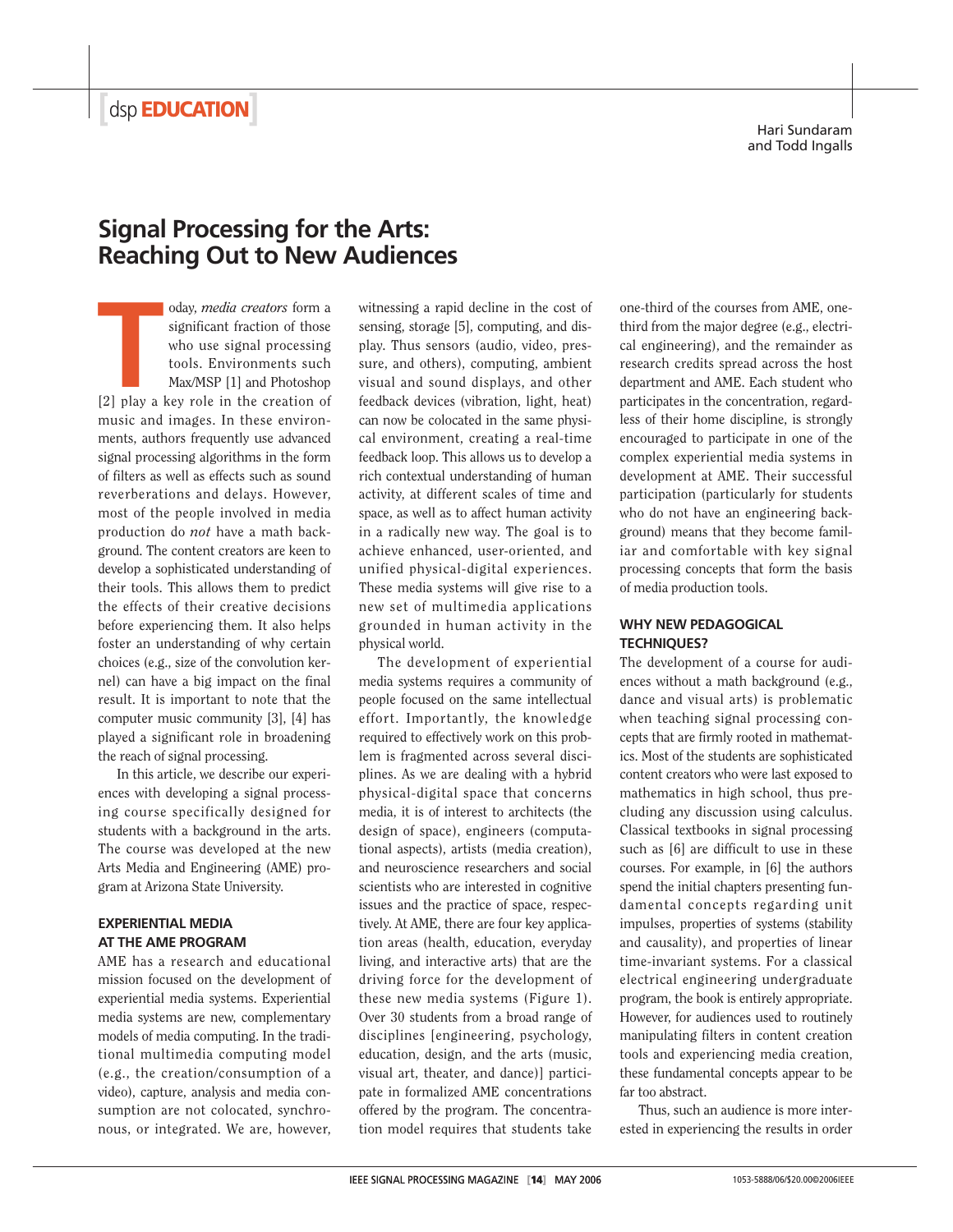to learn. Hence, new pedagogical techniques to communicate critical signal processing concepts to new audiences must foremost take into account the audience.

In the past decade, there has been a widespread emergence and adoption of graphical programming environments based on a data-flow paradigm such as PD [7] and Max/MSP [1]. These allow for real-time manipulation of audio and video through signal processing networks. In these environments, one has access to a wide range of signal processing units and can develop simple environments for experimentation. For instance, in learning about basic filters, one can directly manipulate the coefficients and hear the results to gain experience-based insight into how these changes affect the filter state.

#### **METHODOLOGY**

In our course, we attempted three innovations: 1) develop the course with a foundation in high-school geometry, 2) make the course experiential, i.e., allow the students to manipulate images and sound to understand concepts, and 3) teach the generalization-specialization abstraction process to make the students understand relationships between concepts. For text, we recommended the book *Who Is Fourier? A Mathematical Adventure* [8], which explains the key concepts in Fourier analysis using a *manga* format (manga is the Japanese term for a comic book). The book was written by people who did not have a math/engineering background.

#### *A GEOMETRIC PERSPECTIVE*

A geometric perspective to signal processing makes the key concepts accessible to people who only possess a background in high school algebra and geometry. We began teaching the course by presenting Euclid's postulates and revisiting Pythagorean theorems. This allowed us to discuss the triangle inequality and begin to explain the basic trigonometric functions of  $sin(\theta)$ ,  $cos(\theta)$ , and tan( $\theta$ ). Then, we began to develop the idea of functions in a more generalized setting. Euclidean geometry serves as the natural starting point for exploring the idea of vectors and simple algebraic operations of additions/ subtractions as well as scaling.

The key concept of a linear filtering process now can be introduced as a projection of the signal (input) onto the filter. A poorly designed filter can cause the interesting (e.g., specific harmonics) data to be lost, as the signal is not correctly projected onto the filter. The students with a geometric understanding readily appreciate the "matched filter" and learn that, unless the filter and the signal are aligned, there is not an optimal transfer of signal energy. Geometric projection of one vector onto another (illustrated using triangles in Figure 2) also allows us to introduce the idea of orthogonality; we show that it is possible to design filters that completely eliminate certain parts of the input. We also briefly introduced the concepts of differentiation by analysis of physical phenomena of movement. Integration was introduced by exploring how people



**[FIG1] Images from three experiential media applications in development at AME (a) biofeedback for rehabilitation, (b) everyday living, and (c) experiential education.**

began to measure area by knowing how to measure the area of a rectangle.

#### *EXPERIENTIAL INTRODUCTION TO SIGNAL PROCESSING*

It is important to give practical examples that demonstrate applications of the concepts being introduced. For example, we found that the concept of convolution is particularly difficult for our students to understand using traditional definitions. The idea of convolution is typically introduced in undergraduate engineering classes using the impulse response, which in the continuous case requires an introduction of the familiar Dirac delta function.

To illustrate convolution we decided to start by adding reverberation to a sound file, which is a typical step in audio production. In our first example, two audio files were played. The first file consisted of a person speaking. The second file contained an impulse response of a large cathedral. We then convolved these two signals to create a third signal, which predictably sounded as if speaking was taking place in the cathedral. This example avoided a common mistake that many students make when they are first introduced to convolution. Trying to make analogies, they erroneously first try to understand it as some type of "cross fading" of two signals, thereby fundamentally missing the implications of the concept.

Properties of a linear system were introduced next using the experiential approach with images and sounds. We explored the concepts of signal additivity and scaling though sound examples. Pure sine tones generated in Max/MSP were played back in class interactively, at every stage making a correspondence with the linear system concept. This approach using sinusoids also allowed us to simultaneously explore concepts of periodicity, phase, and amplitude of sinusoids. Interactively working with sounds is of tremendous value when dealing with concepts of phase, as the consumption of sound is linear (it is also easy to cascade several filters and illustrate the idea of linearity) and phase (the misalignment between sounds is noticed immediately).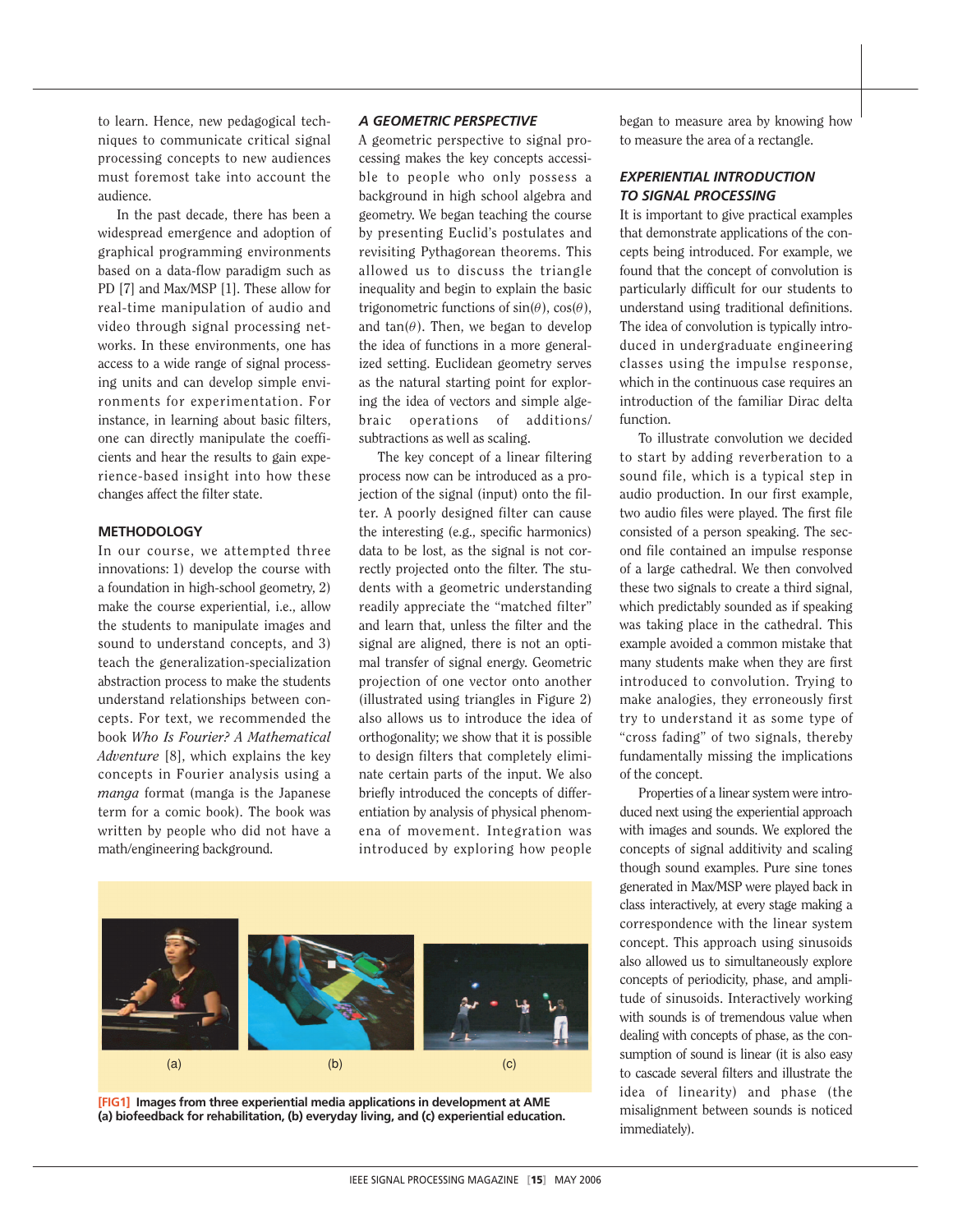# **[**dsp **EDUCATION]** continued

After using the sinusoids, it became natural to introduce the idea of a Fourier series as a sum of many sinusoids that could successfully represent *any* periodic signal. However, in this course we did not discuss some key aspects of Fourier analysis: 1) sinusoids are eigenfunctions of linear time-invariant systems and 2) the Fourier basis form a complete orthonormal set (we discussed orthogoanality of sinusoids, but not completeness). Furthermore, we did not discuss the familiar Z/Laplace transforms. In the context of this class audience, these choices are appropriate.

### *SIGNAL PROCESSING CONCEPTS RELATED TO CONTENT CREATION*

Since the audience was interested in content creation, it was important to discuss concepts relating to sampling, quantization, filtering, and noise. The audience experienced aliasing phenomena through movie clips that demonstrated the effect of sampling rate on a variable speed strobe. This helped motivate the discussion on sampling frequency and the Nyquist sampling theorem. Through the use of aliasing as an example, we illustrated the dual time-frequency relationships, as well as the familiar concepts of downsampling/ upsampling and the role of pre/ post-filtering in preventing aliasing. These concepts were demonstrated using audio clips. The discussion on sampling also helped us focus on the role of quantization. Through both images and sound, the effects of reducing the number of bits used to represent the signal were demonstrated and the class experienced the reduction of signal-to-noise ratio (SNR) for both images and sound.

For an audience without a traditional signals and systems background, the discussion of filters is quite challenging. Understanding filter design involves a discussion of numerous concepts, such as rise-time and pass-band ripple, which typically appear to be abstract to such an audience. Some concepts such as the stop band attenuation, the quality of the roll off, and the relationship between filter length and delay are easier to understand, but it is



**[FIG2] The two figures show the basic concepts from Euclidean geometry and elementary vector spaces: (a) the relationship between the dimensions of a twodimensional vector and its magnitude and direction and (b) the visualization of the inner product of two vectors as a projection of one vector onto the other.**

still difficult to explain through examples concepts such as the effect of a nonlinear phase filter on sound.

We devoted some time in the course to concepts related to probability. Our goal was to communicate basic concepts such as independence and mutual exclusion, simple statistical measures of mean and variance, basics of Gaussian processes, and the idea of SNR. We presented the effect of noise variance on media by interactively creating different image and sound clips with different SNRs.

#### *THE GENERALIZATION-SPECIALIZATION PROCESS*

An important goal of this course was to communicate strategies used in engineering research to students from the arts. This was important for the students to understand connections among the different filters/operators used on sound/ images. The goal was to make the students think in terms of the underlying generative model when dealing with content, beyond the immediate manifestation.

A typical generalization-specialization research strategy for improvement of a given concept is the identification of concepts that are more general than the current concept, and concepts that are specific instances of the current concept. For example, let us assume that alternate strategies to represent color images are developed, and the current strategy (concept) is that of an *N*-bin color histogram. Then specific examples of improving the representation may consist of changing the number of bins, the color space, or the bin widths. A concept generalization involves asking the question—of what is the current concept a specific example? A possible generalization is that a histogram is a specific example of a probabilistic representation of an image. Then, what are different probabilistic representations of an image? One such example is the Gaussian mixture model (as illustrated in Figure 3). The concept generalization idea is challenging for students even with a background in engineering. Hence, in this class we encouraged students to explore concept specialization systematically before developing a generalized understanding of the operator.

#### **EVALUATION**

A course that focuses on experiential understanding of signal processing concepts requires a different evaluation of the students. In homework the students were asked to evaluate media clips (images/sounds) and explain the types of operations that have been performed or to solve puzzles (e.g., dealing with probabilities). In the first case, the students were encouraged to use media programs such as Photoshop to determine the set of operations. The students were never asked to solve mathematical problems.

The final project was an important part of the evaluation. The students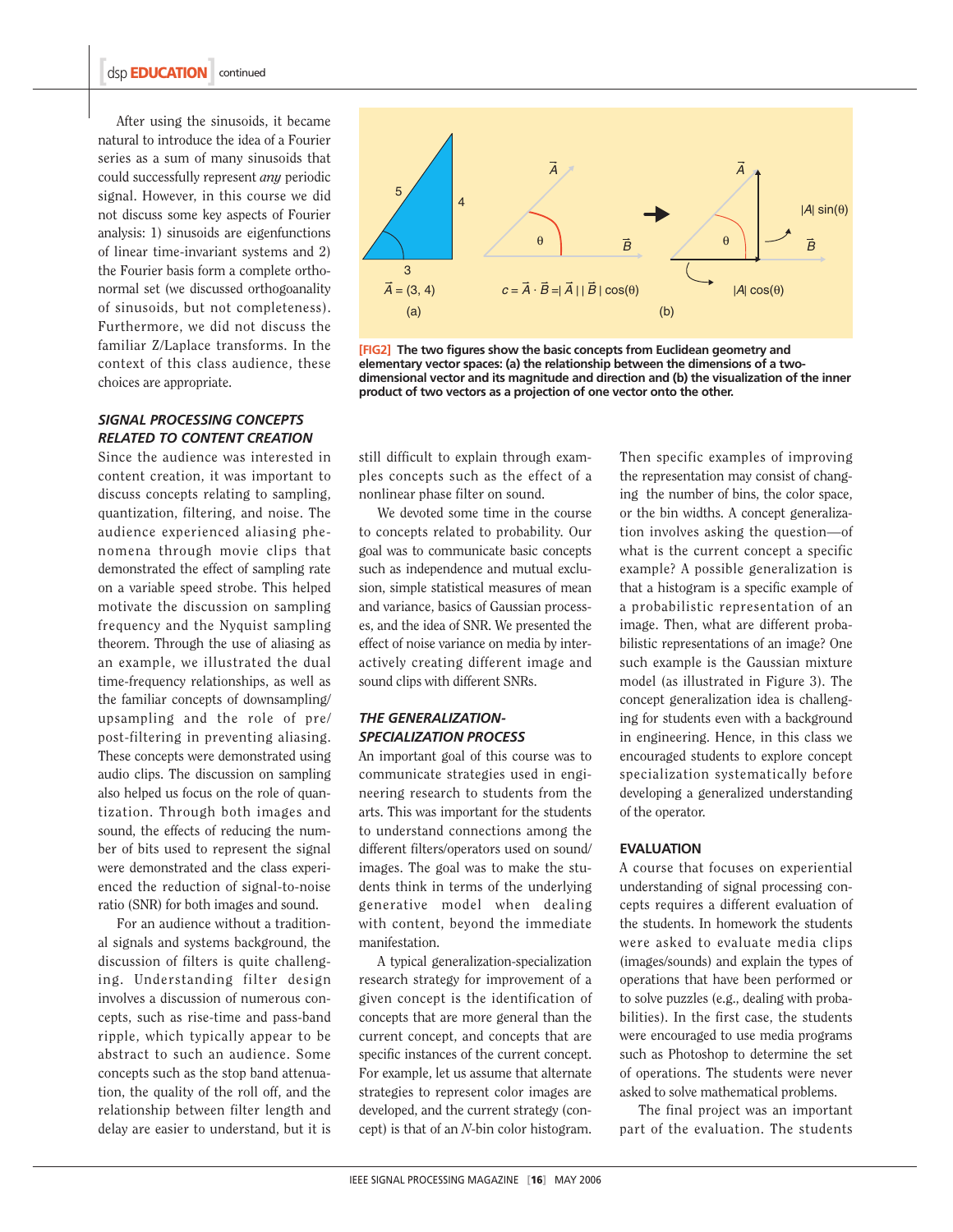

**[FIG3] The generalization-specialization methodology allowed the students to form abstract connections between media operators that produce very different effects.** 

could create any multimedia piece involving two different media types. The project had two important conditions attached: 1) the piece had to reflect their understanding of the key concepts taught in the class and 2) media elements that appeared at the same time had to be operated upon with filters/operators that had the same generalization. For example, let us assume that the students decided to blur a segment of video for two seconds. Then they needed to use an instance of the same generalization operator on the sound for two seconds. A possible generalization is that blurring is a specific instance of a low-pass filter for visuals. This would have required the students to use a low-pass filter on the sound as well.

The requirements mentioned earlier caused the media pieces to be structurally constrained, in the sense that multiple media streams that occur at the same time are constrained to refer to the same generalization. As a result, a successful student project would thereby reflect an understanding of the generalization-specialization methodology as well as an understanding of the operators and how to connect them via generalization across media types.

The student projects were all highly creative. The students were encouraged to work in pairs, given the complexity of the project, and they made use of audiovisual media or text and sound. For the students who had grasped the relationships across media streams at an abstract level, the final quality of the media result was high.

#### **STUDENT FEEDBACK AND LIMITATIONS**

The student feedback was highly encouraging. The students liked the new perspective brought by this course. One of the most gratifying comments was by a music Ph.D. student: "This has fundamentally altered the way that I think of music." There was some math in the class. We used [8] as a reference book, and we have not used a textbook in the class. Although we created original material to discuss most concepts, the students would have also preferred to be able to refer to a textbook in addition to the class notes. The sections that had the largest amount of experiential feedback (filters/sampling/convolution) were those that the students enjoyed the most.

# **CONCLUSIONS AND LESSONS LEARNED**

In this article, we discussed our efforts to develop a signal processing course specifically designed for students with a background in the arts. The intended audience consisted of sophisticated media creators who lack a math background but are interested in developing a sophisticated signal processing understanding to aid their creativity. There were several key innovations: 1) the focus on developing a geometric perspective to teach signal processing, 2) the experiential introduction to signal processing concepts, and 3) the generalization-specialization process for developing a deeper understanding of media operators.

Overall, it was a difficult but rewarding exercise to teach signal processing concepts in a largely nonmathematical way. The biggest challenge was to develop a rich suite of examples that rewarded experiential interaction, replacing a mathematical explanation of the phenomena. We believe that the pedagogical approaches used in developing this course can also be useful at other teaching levels, including the high school level.

# **AUTHORS**

*Hari Sundaram* received his Ph.D. from the Department of Electrical Engineering at Columbia University in 2002. He received his M.S. degree in electrical engineering from SUNY Stony Brook 1995 and a B.Tech in electrical engineering from Indian Institute of Technology, Delhi, in 1993. He is interested in developing computational models and systems for situated communication, with a focus on how semantics emerge though our engagement with the physical world. These interests have led to two complementary (but coupled) directions: designing intelligent multimedia environments that exist as part of our physical world and developing new algorithms and systems to understand the media artifacts resulting from human activity. Specific research activities include multisensory knowledge representation frameworks, algorithmic